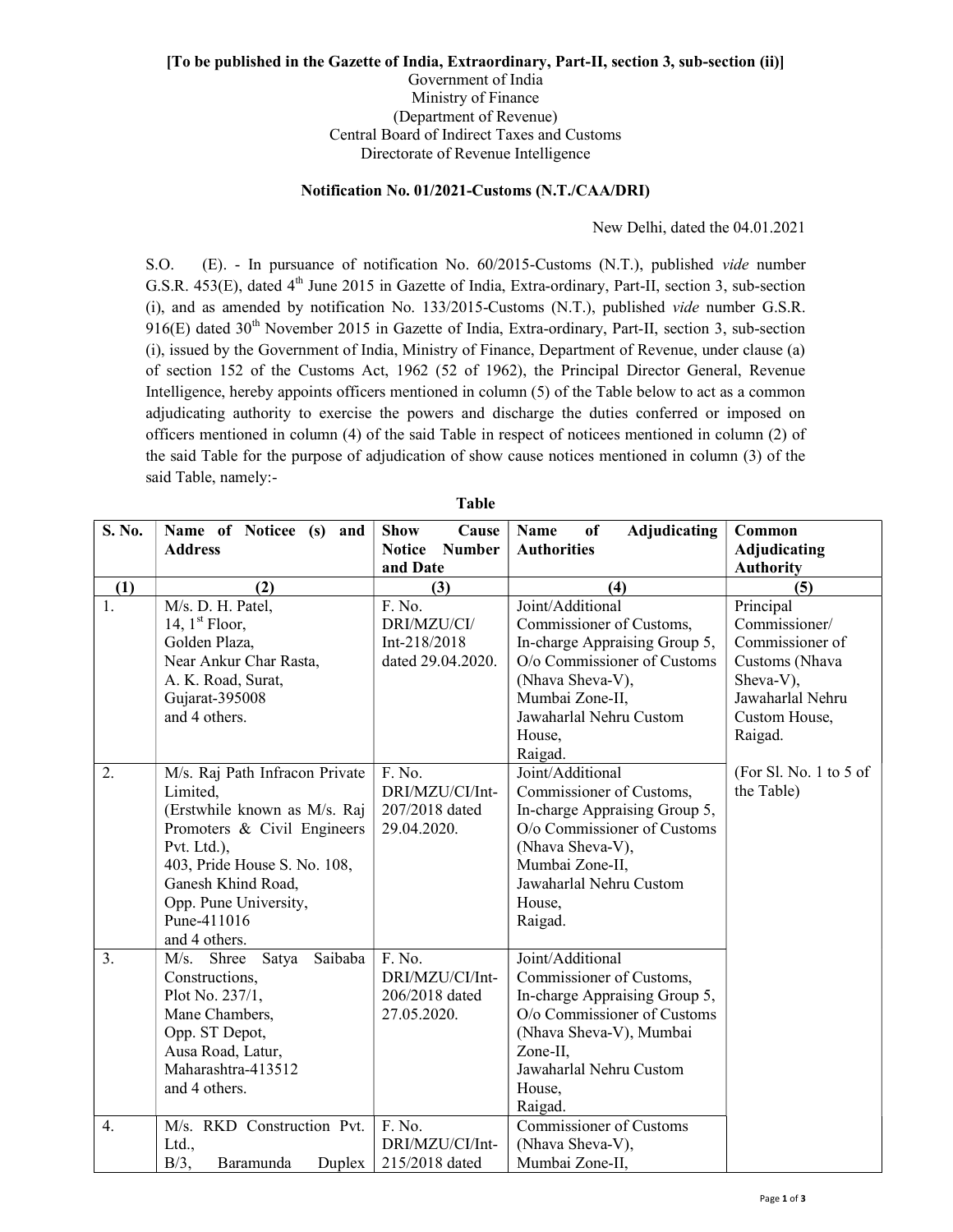|    | Colony, Bhubaneshwar,         | 07.09.2020.       | Jawaharlal Nehru Custom        |                            |
|----|-------------------------------|-------------------|--------------------------------|----------------------------|
|    | Odisha-751003                 |                   | House,                         |                            |
|    | and 4 others.                 |                   | Raigad                         |                            |
| 5. | M/s. A. C. Shaikh Contractor, | F. No.            | <b>Commissioner of Customs</b> |                            |
|    | 01, Gulshan Bunglow,          | DRI/MZU/CI/Int-   | (Nhava Sheva-V),               |                            |
|    | Burudgaon Road,               | 185/2018 dated    | Mumbai Zone-II,                |                            |
|    | Ahmednagar,                   | 24.09.2020.       | Jawaharlal Nehru Custom        |                            |
|    | Maharashtra-414001            |                   | House,                         |                            |
|    | and 4 others.                 |                   | Raigad.                        |                            |
| 6. | Madhav<br>M/s.<br>Radha       | F. No. DRI/MZU    | Commissioner of                | Principal                  |
|    | Corporation<br>Limited,       | $/NS-II/Inv-74/$  | Customs, Nhava Sheva-II,       | Commissioner/              |
|    | Survey no. 50/9/A,            | 2019              | Jawaharlal Nehru               | Commissioner of            |
|    | Daman Industrial Estate,      | dated 29.06.2020  | Custom House,                  | Customs,                   |
|    | Village Kadaiya,              | read with         | Nhava Sheva,                   | Nhava Sheva-II,            |
|    | Nani Daman,                   | corrigendum       | Raigad.                        | Jawaharlal Nehru           |
|    | Daman, UT -396210             | dated 10.12.2020. | Additional                     | Custom House,              |
|    | and 4 others.                 |                   | Commissioner of                | Nhava Sheva,               |
|    |                               |                   | Customs (Import-I),            | Raigad.                    |
|    |                               |                   | New Custom House,              |                            |
|    |                               |                   | Ballard Estate,                |                            |
|    |                               |                   | Mumbai.                        |                            |
| 7. | M/s. Grid India Power Cables  | F. No.            | Principal Commissioner of      | <b>Additional Director</b> |
|    | Pvt. Ltd.,                    | DRI/AZU/CI/       | Customs (Import),              | General                    |
|    | Plot No. 63, Sector-5,        | Enq-26/2019       | ICD-Tughlakabad,               | (Adjudication),            |
|    | <b>IMT</b> Manesar,           | dated 11.12.2020. | New Delhi.                     | Directorate of             |
|    | Gurgaon-122050                |                   | Commissioner of Customs,       | Revenue                    |
|    | and 7 others.                 |                   | ICD-Patparganj,                | Intelligence,              |
|    |                               |                   | New Delhi.                     | Delhi.                     |
|    |                               |                   | Principal Commissioner of      |                            |
|    |                               |                   | Customs,                       |                            |
|    |                               |                   | Noida Concor Complex,          |                            |
|    |                               |                   | PO Container Depot,            |                            |
|    |                               |                   | Greater Noida,                 |                            |
|    |                               |                   | Gautam Budh Nagar,             |                            |
|    |                               |                   | Noida.                         |                            |
|    |                               |                   | Commissioner of Customs,       |                            |
|    |                               |                   | Nhava Sheva-General            |                            |
|    |                               |                   | (Incharge Arshiya FTWZ),       |                            |
|    |                               |                   | Jawaharlal Nehru Custom        |                            |
|    |                               |                   | House,                         |                            |
|    |                               |                   | Raigad.                        |                            |
|    |                               |                   | Joint/Additional               |                            |
|    |                               |                   | Commissioner of Customs,       |                            |
|    |                               |                   | O/o Commissioner of            |                            |
|    |                               |                   | Customs,                       |                            |
|    |                               |                   | New Custom House,              |                            |
|    |                               |                   | Near Balaji Temple,            |                            |
|    |                               |                   | Kandla.                        |                            |
|    |                               |                   |                                |                            |

[F. No. DRI/HQ-CI/50D/CAA-52/2020]

## (DEEPAK KUMAR) JOINT DIRECTOR